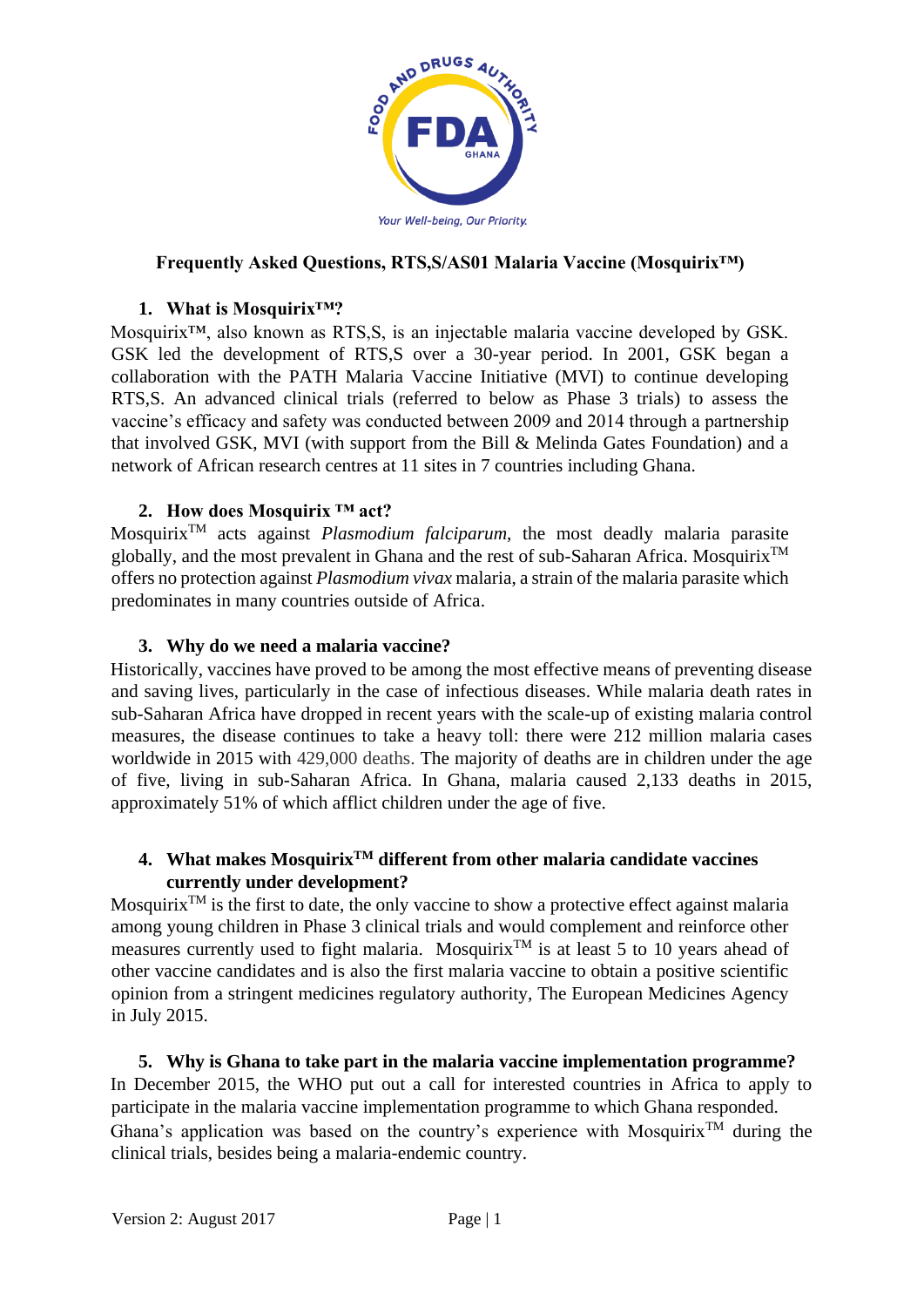

The existence of robust regulatory, ethical, malaria control and immunization systems and infrastructure in Ghana played a critical role in its selection as part of three countries on the African continent to participate in this programme.

# **6. What role could MosquirixTM potentially play in Ghana's malaria control programme?**

The vaccine is being considered as a complementary malaria control tool in Ghana that could potentially be added to – and not replace – the core package of proven malaria preventive, diagnostic and treatment interventions such as bed nets and indoor residual spraying with insecticides.

## **7. What is the purpose of the World Health Organization (WHO) Malaria Vaccine Pilot Implementation Programme?**

In January 2016, the WHO recommended pilot implementation of the malaria vaccine in 3– 5 distinct settings in sub-Saharan Africa, at subnational level, covering moderate-tohigh transmission settings in sub-Saharan Africa, namely Ghana, Malawi and Kenya. The pilot implementation programme, coordinated by WHO, will assess the extent to which the vaccine's protective effect shown in advanced clinical trials (Phase 3 trials) can be replicated in real-life settings. Specifically, the pilot programme will evaluate the feasibility of delivering the required 4 doses of the vaccine in children; the vaccine's potential role in reducing childhood deaths and the safety of the vaccine in the context of routine use.

# **8. What were the criteria for the selection of countries to participate in the Malaria Vaccine Implementation Programme?**

The criteria for the selection of the countries included the following:

- 1. Desire to engage in the Programme by national stakeholders, particularly the Ministry of Health
- 2. Well-functioning malaria and immunization programmes, with good coverage of recommended malaria control interventions and childhood vaccinations
- 3. Moderate-to-high malaria transmission despite good implementation of malaria control interventions;
- 4. A sufficient number of infants in the malaria control areas where the vaccine will be introduced.
- 5. Strong implementation research or evaluation experience in the country; and the capacity to assess safety outcomes.
- 6. Country participation in the Phase 3 trial of Mosquirix<sup>TM</sup> was an added benefit.

# **9. What is malaria?**

Malaria is a parasitic infection of the blood that can cause illness, among people. Everybody in Ghana is at risk but children under five years and pregnant women are at greatest risk. Malaria can be classified into simple and severe malaria.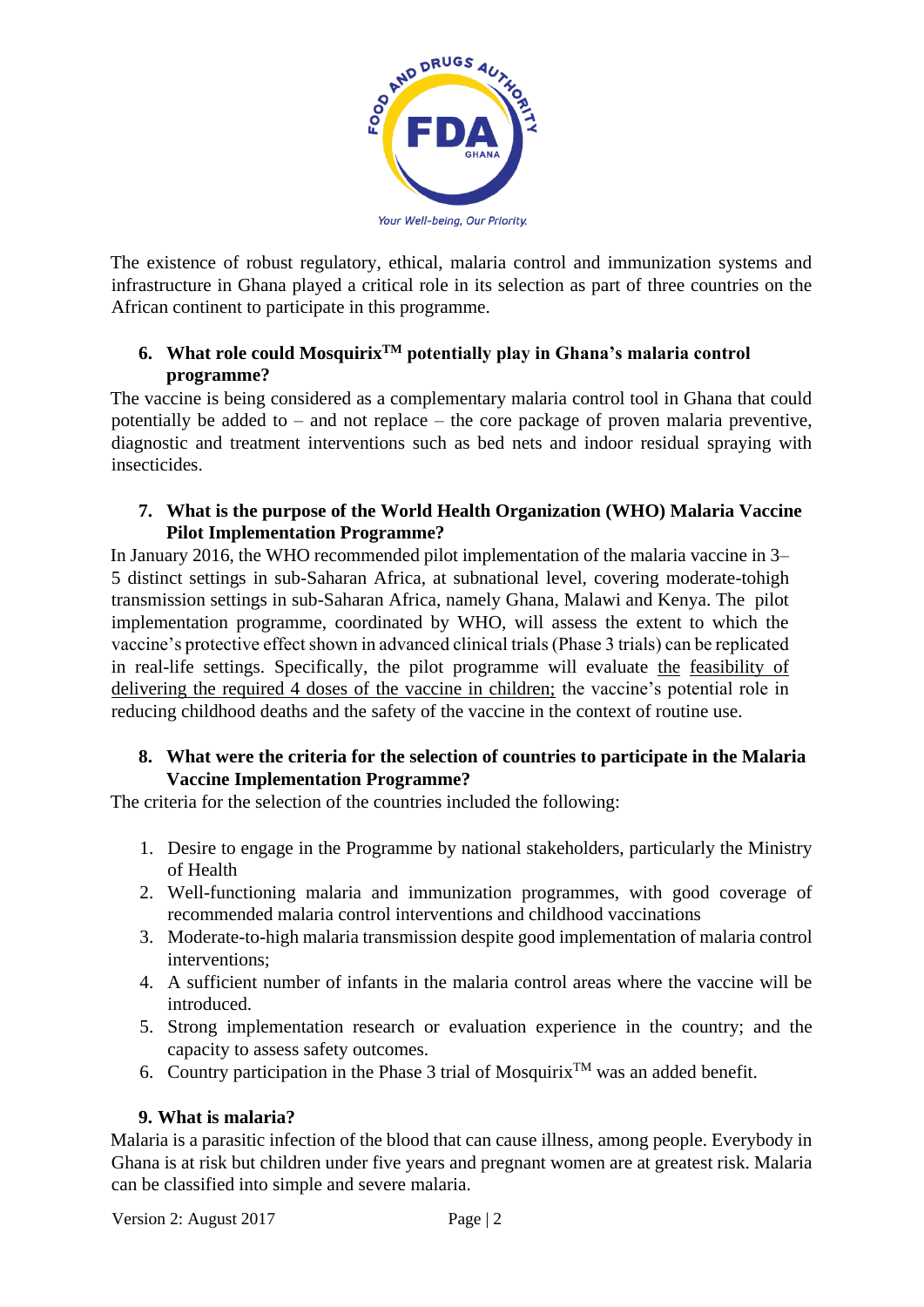

#### *Simple malaria*

Simple malaria refers to those malaria cases in which infection with the malaria parasite causes disease, meaning symptoms are seen or felt. For mild forms of malaria, symptoms include fever, shivering, vomiting, and headache. In malaria-endemic regions, children may have malaria parasites in their blood without showing any symptoms of disease.

#### *Severe malaria*

Severe malaria refers to those malaria cases in which the initial infection (with or without mild symptoms) evolves into an acute life-threatening illness, with complications such as severe anaemia, convulsions and possibly coma, and may result in death if left untreated.

#### **10. In which countries was the Phase 3 trial conducted?**

The Phase 3 trial of Mosquirix<sup>TM</sup> enrolled over 15,000 infants and young children in seven sub-Saharan African countries (Burkina Faso, Gabon, Ghana, Kenya, Malawi, Mozambique, and the United Republic of Tanzania). The clinical trial sites within these countries represented a range of malaria transmission settings (low, medium and high) in order to determine the vaccine's efficacy in these different settings.

**11. What role did Ghanaian researchers play in the development of MosquirixTM?**  Researchers from the Kintampo Health Research Centre and the School of Medical Sciences, Kwame Nkrumah University of Science and Technology, participated in the Phase 2 and Phase 3 trials to determine the safety, immunogenicity and efficacy of Mosquirix<sup>TM</sup>. The trials in Ghana recruited a total of 3,439 infants and children within the ages of 6-12 weeks and 5-17 months.

# **12. What were the results from the Phase 3 trial?**

### *Vaccine efficacy*

Among children aged 5–17 months who received three doses of Mosquirix<sup>TM</sup> administered at 1-month intervals, followed by a fourth dose 18 months later, the vaccine reduced malaria by 39%, equivalent to preventing nearly 4 in 10 malaria cases.

In addition, the fourth-dose vaccine schedule reduced severe malaria by 31.5% in this age group, with 37.2% reduction in malaria-related hospitalizations and 14.9% reduction in all-cause hospitalizations. A 28% reduction in blood transfusions, required to treat lifethreatening malaria anemia, was also seen. Among children aged 5–17 months who did not receive a fourth dose of the vaccine, the protective benefit against severe malaria was lost, highlighting the importance of the fourth dose of this vaccine to maximise its benefits.

It should be noted that the RTS,S malaria vaccine does not prevent all cases of malaria. It is meant to complement existing malaria control efforts. No vaccination is 100% protective; the RTS,S malaria vaccine will therefore add to the existing malaria prevention efforts.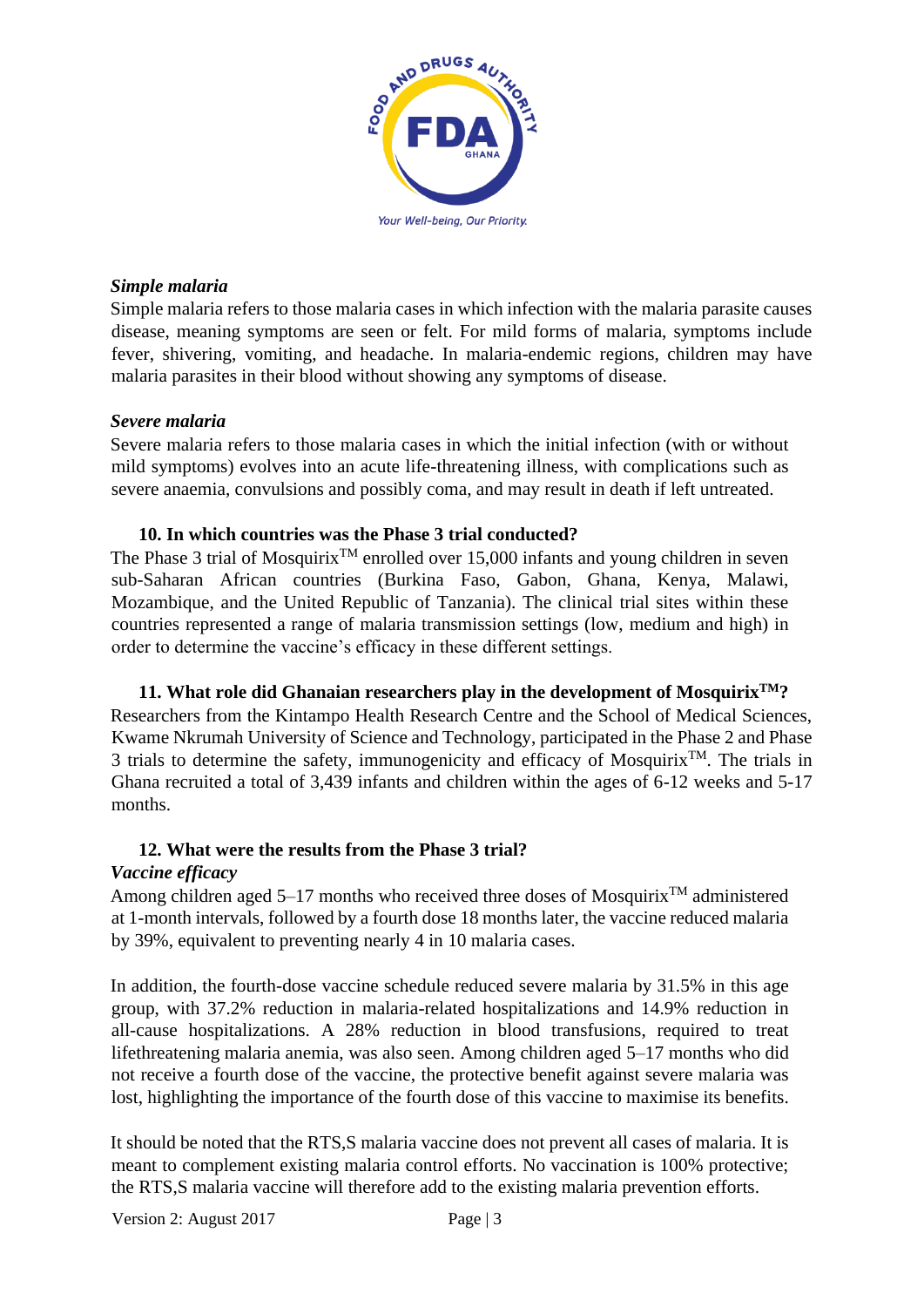

#### *Vaccine safety*

In the Phase 3 trials, the vaccine was generally well tolerated, with adverse events similar to those of other childhood vaccines. The European Medicines Agency, which reviewed all the data from trials, found Mosquirix<sup>TM</sup> to have an acceptable safety profile. As with other new vaccines, and in line with national regulations, the safety profile of Mosquirix<sup>TM</sup> will continue to be monitored as the vaccine is made available.

#### **13. Side effects**

Known side effects include pain and fever as well as swelling in the limb where the vaccine is injected. These side effects are similar to reactions observed with other vaccines given to children. Occasionally, children with fevers have seizures. An increased risk of febrile seizures was seen within 7 days of the administration of any of the RTS, S vaccine doses. In the phase 3 trial, children who had febrile seizures after vaccination recovered completely and there were no long-lasting consequences

Among children in the older age group, a modest increase in the number of cases of meningitis and cerebral malaria was found in the group receiving the Mosquirix<sup>TM</sup> vaccine compared to the control group that received meningitis vaccination in place of the malaria vaccine. This observation was not seen in infants aged 6–12 weeks.

However, it is unclear whether there is a causal link between these findings and Mosquirix<sup>TM</sup>; this will be further monitored in the pilot implementation programme.

**14. When will the Malaria Vaccine Implementation Programme be launched?**  A great deal of preparatory work is required before the vaccinations with Mosquirix<sup>™</sup>

begin. The WHO and partners are engaged in intensive discussions with national stakeholders in the selected countries since 2016. Vaccinations are due to begin in mid2018.

#### **15. Who will fund the Malaria Vaccine Implementation Programme?**

The WHO has mobilized funding for the first phase of the pilot programme (2017-2020) from the Global Fund to Fight AIDS, Tuberculosis and Malaria, UNITAID and Gavi, the Vaccine Alliance.

#### **16. What is the policy for the registration/licensure of MosquirixTM?**

Mosquirix<sup>TM</sup> has not yet been registered for use as a malaria vaccine in Africa. Regulators in Ghana, Malawi and Kenya will jointly review the documentation submitted by the manufacturer (GSK) prior to registering the vaccine.

The European Medicines Agency (EMA), under a regulatory procedure known as Article 58, assessed the quality, safety and efficacy of Mosquirix<sup>TM</sup> and its benefit-risk balance.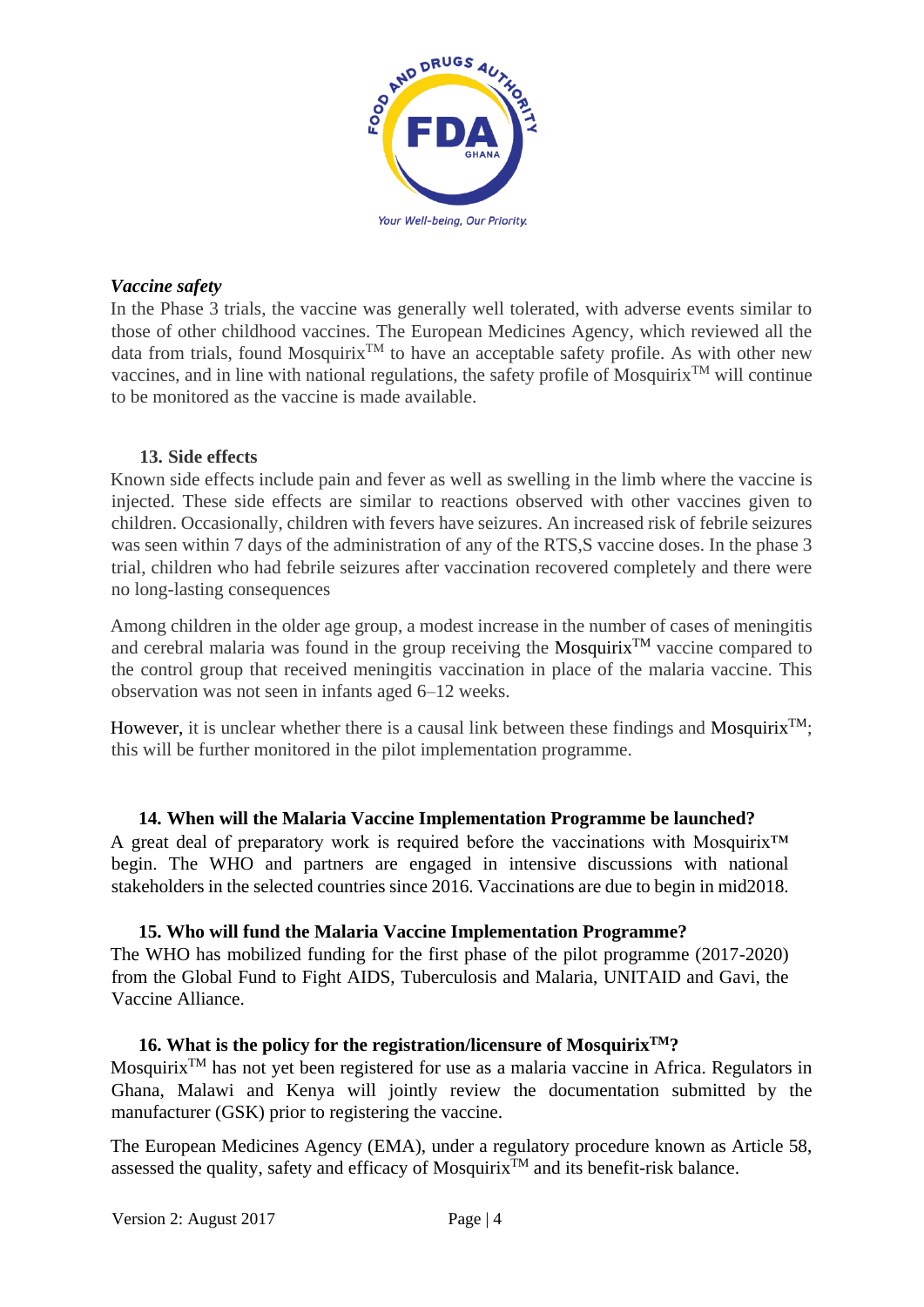

Your Well-being, Our Priority.

Following this, the European Medicines Agency's Committee for Medicinal Products for Human Use (CHMP) adopted a positive Scientific Opinion for Mosquirix<sup>TM</sup>. This procedure is used for medicines that will not be marketed in the EU. African regulators including the Ghana Food and Drugs Authority may use this assessment to facilitate their own regulatory review to reach a decision on licensure. EMA's opinion was positive indicating that, in their assessment, the quality of the vaccine and its benefit-risk profile is favourable from a regulatory perspective. This opinion, however, does not take into account contextual elements such as the feasibility of implementation, the value of the vaccine in the context of other malaria control measures, and the likely cost-effectiveness of the intervention in different settings.

The earliest time vaccines will be used in Ghana for the pilot implementation is the mid 2018 only after they have been registered for use. The time between now and mid 2018 will be used for planning, training, logistics mobilization and public education in order to prepare for a successful pilot implementation.

#### **17. Where will the Pilot Implementation Programme take place in Ghana?**

The pilot implementation programme is expected to take place in selected districts in the Brong Ahafo, Central, Upper East and Volta Regions. Children in the vaccination areas will be divided into approximately two equal groups, namely, the "comparator" and the "implementation" groups. Children living in the areas designated as "implementation group" within the regions will receive the vaccine whilst those in the "comparator group" will not receive the malaria vaccine initially. The purpose of this division is to compare the two groups during and after the pilot implementation to answer questions regarding the safety and efficacy of the vaccine.

### **18. What goes into the Selection of the Regions for the Pilot Implementation Programme?**

High malaria burden areas (parasite prevalence of  $>20\%$ ), is a priority, as this is where the benefit of the vaccine is predicted to be highest. Information garnered from the pilots will help to inform later decisions about potential wider use of the vaccine.

### **19. Will the Vaccine be supplied free of charge to Ghanaians?**

WHO has mobilized funding for the first phase of the MVIP (2017-2020) from Gavi, the Vaccine Alliance, The Global Fund to Fight AIDS, Tuberculosis and Malaria and UNITAID. GSK will continue to play a key role in manufacturing the vaccine and supplying it free of charge to the MVIP.

#### **20. How will the vaccine be given?**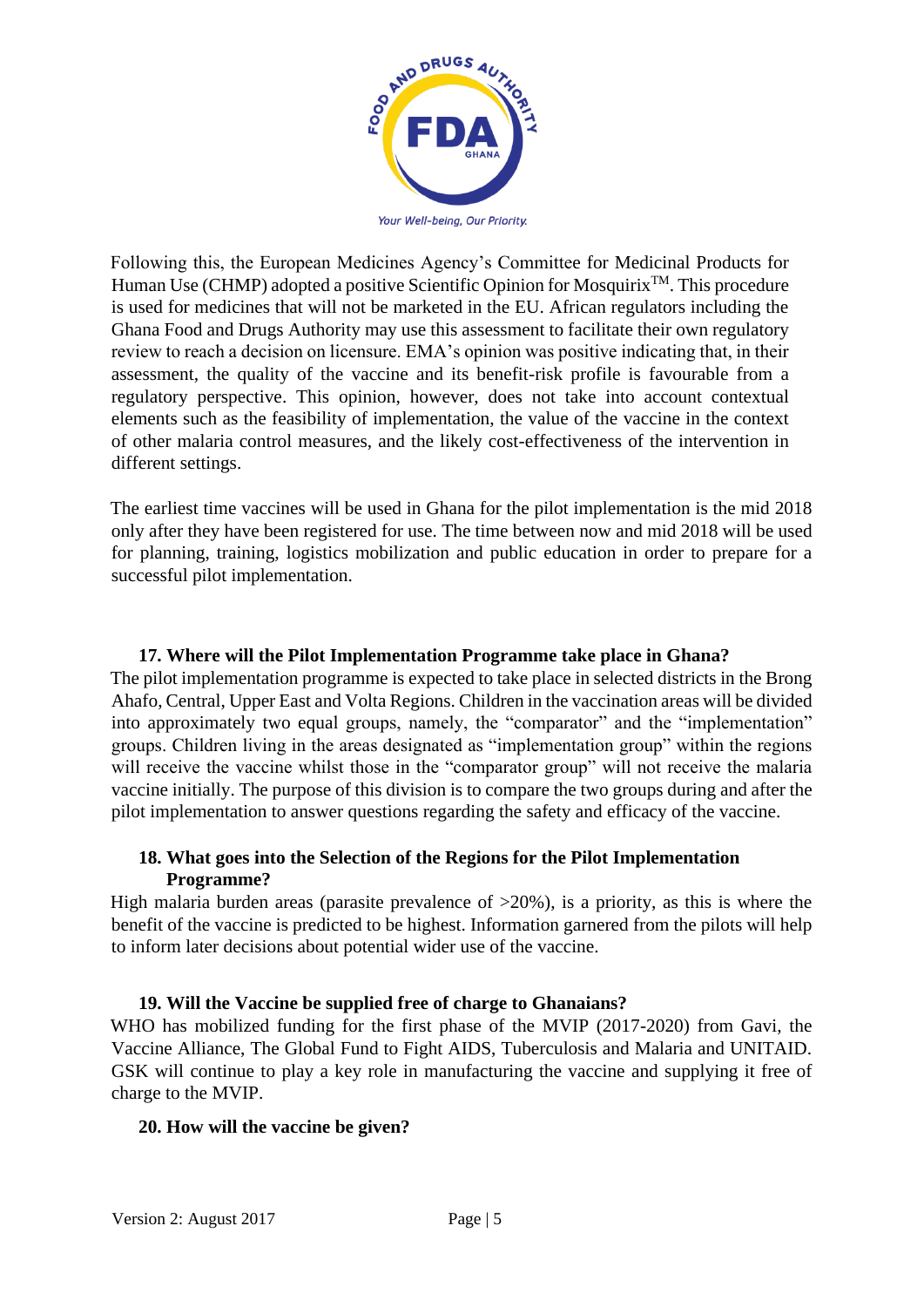

The vaccine is recommended to be given as an injection in four doses to children, with the first dose given as soon as possible after the age of 5 months. In Ghana, it will be given at 6, 7, 9 and 24 months of age.

### **21. What is the position of the WHO on the malaria vaccine?**

In October 2015, following a review of the Phase 3 trial results, two independent WHO advisory groups – the Strategic Advisory Group of Experts (SAGE) on Immunization and the Malaria Policy Advisory Committee (MPAC) – jointly called for pilot implementation of the vaccine in 3 to 5 settings in sub-Saharan Africa. The vaccine was recommended for use in the pilot implementation programme, with the first dose given to children soon after the age of 5 months.

In a position paper published on 29 January 2016, WHO officially adopted the joint recommendation of SAGE and MPAC; in doing so, WHO recognized the public health potential of the vaccine while also acknowledging the need for further evaluation before considering wide-scale deployment. There is currently no WHO policy recommendation for the large-scale use of the malaria vaccine beyond the pilot programme.

# **22. Malaria Control Measures**

### *What other interventions exist for malaria control?*

There are effective interventions available that can be used to reduce the burden of malaria in Africa. These include: prevention through mosquito vector control using long-lasting insecticidal bed-nets; indoor residual spraying with insecticides; seasonal malaria chemoprevention in specific settings; intermittent preventive treatment for pregnant women; prompt diagnostic testing; and treatment of confirmed cases with effective antimalarial medicines. All the interventions are implemented nationwide with the exception of indoor residual spraying and seasonal malaria chemoprevention which are targeted to some regions. These measures have dramatically lowered malaria disease burden in many African settings over the years. The malaria disease burden can be lowered further by continuing to scale up existing WHO-recommended control measures. Available malaria control interventions represent some of the most cost-effective measures for public health.

MosquirixTM is being considered as a **complementary** intervention, i.e., any use of Mosquirix<sup>TM</sup> would be in addition to the existing malaria preventive measures described. The use of high quality, safe and effective drugs to treat malaria will continue regardless of any deployment of a first-generation malaria vaccine.

**23. Will Vaccination with the RTS,S malaria vaccine be optional or compulsory?**  Vaccination with Mosquirix™ is not compulsory but the Ghana Health Service and partners urge all parents in the pilot implementation areas to endeavor to vaccinate their children in order to benefit from any potential protection them malaria disease and death.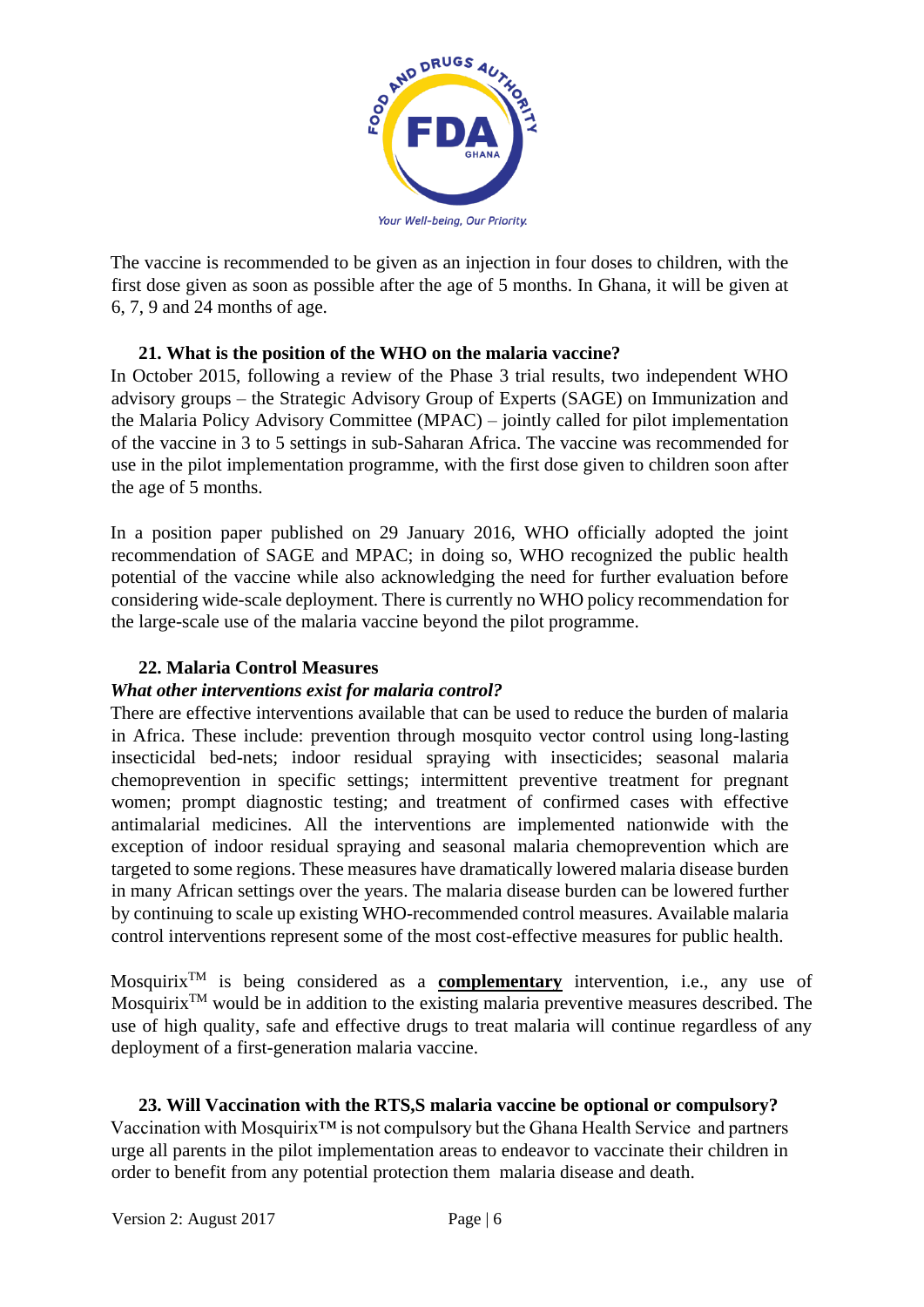

# **24. Why is the RTS,S malaria vaccine not for adults?**

Adults living in malaria endemic areas such as Ghana have partial immunity against malaria and do not die from malaria compared to children below 5 years of age.